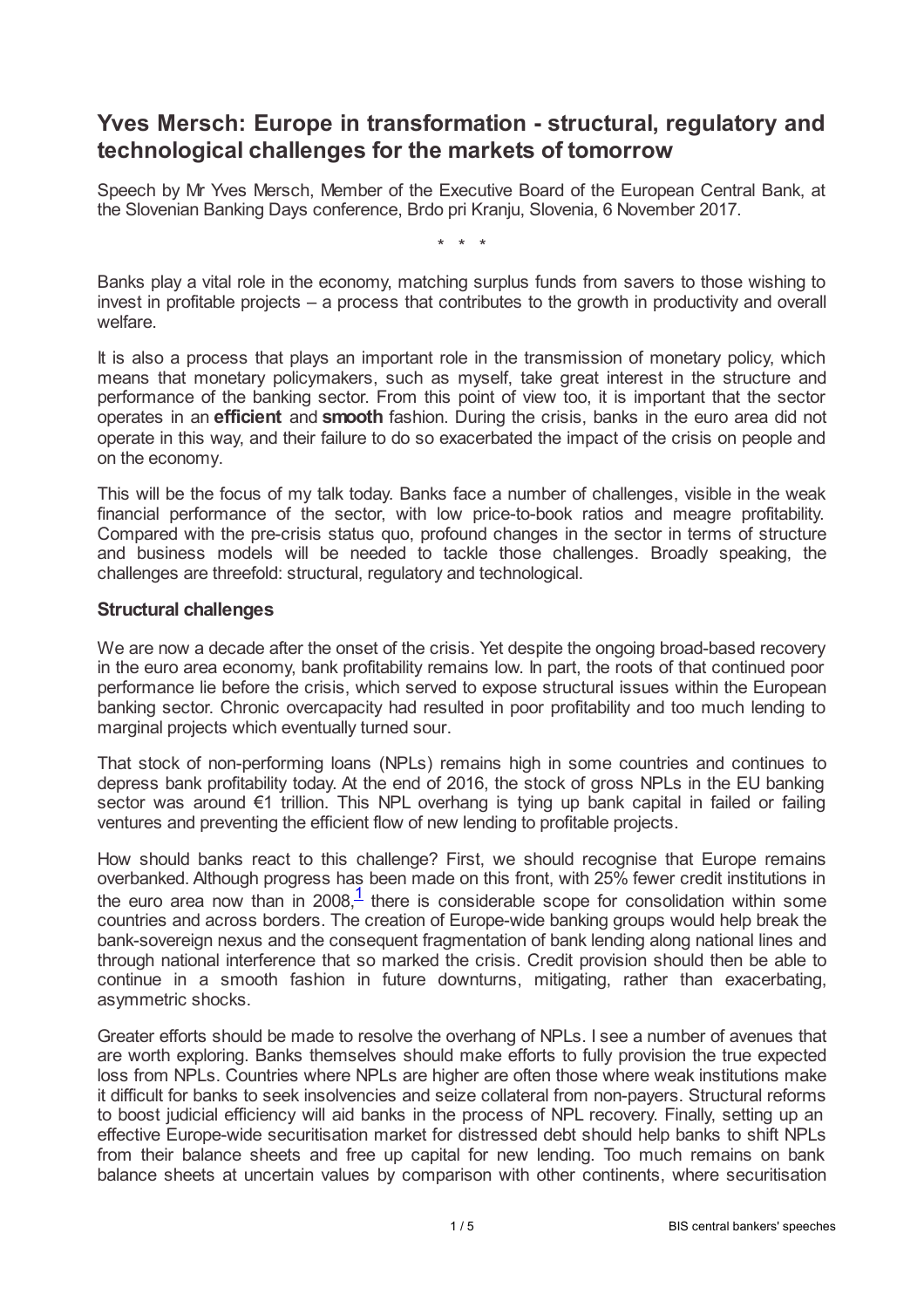makes assets tradable, thereby allowing the markets to clear banks' balance sheets.

Zombie banks supported by official interventions prevent new lending to the economy. And the low growth environment fostered by such behaviour in turn sours more assets on the banks' balance sheets.

To break this vicious circle, determined action on NPLs is required.

### **Regulatorychallenges**

The second challenge faced by banks is the stricter regulatory and prudential framework imposed on the sector following the crisis. These measures aim to create a banking sector that works efficiently and smoothly, as I mentioned earlier.

Banks are now required to have more – and better quality – capital. The incoming rules on liquidity and leverage are already forcing banks to make some tough decisions on asset allocation and business lines. New regulations on resolution provide supervisors and the resolution authority with a toolkit to intervene early to require banks in difficulty to take necessary actions to bring about recovery.

In the case of an actual resolution, the new regulations aim to minimise the impact of a failed bank on overall financial stability  $-$  i.e. to ensure the system as a whole runs smoothly and to better protect taxpayers' money at large, rather than the invested money of the few directly involved.

There is evidence that these new regulations are helping to create a stronger banking sector in the euro area. Common Equity Tier 1 capital ratios of significant institutions rose on average from 7% in 2007 to 13.5% by end-2016. I recognise that tighter regulations do come at a higher cost to banks, but this should be set against the costs incurred by society over the past decade as a result of regulation that was too lax. Nonetheless, regulators should quickly agree on appropriate international standards to give banks certainty over long-term planning around business models.

### **Technological challenges**

The final challenge for banks comes from the impact of technology, which is leading to increased competition from non-banks in domains traditionally considered to be the core business of banks: lending and payment services. I wish to focus my remarks on this particular challenge today.

With regard to lending, technological advances have permitted the growth of internet and mobile banking, opening up the sector to newcomers and exposing incumbents with large branch networks to greater competition. Moreover, there is a shift to more market-based finance in the euro area, a trend that is likely to continue under the Capital Markets Union initiative. While still small in overall terms, there is a growing role for so-called shadow banking – asset managers, pension funds, money market funds and the like – in providing financing to the real economy.

But there is also increased competition in the provision of retail payment services, made possible through new technology, which is disrupting banks' traditional business models.

Traditionally, banks have offered payment services as an extension of a customer account – debit and credit cards, direct debits and the like. There has of course always been some limited competition between banks – customers could obtain a credit card from another bank, and even change banks, although they seldom did.

Yet the growth of e-commerce has created a demand for payment services outside the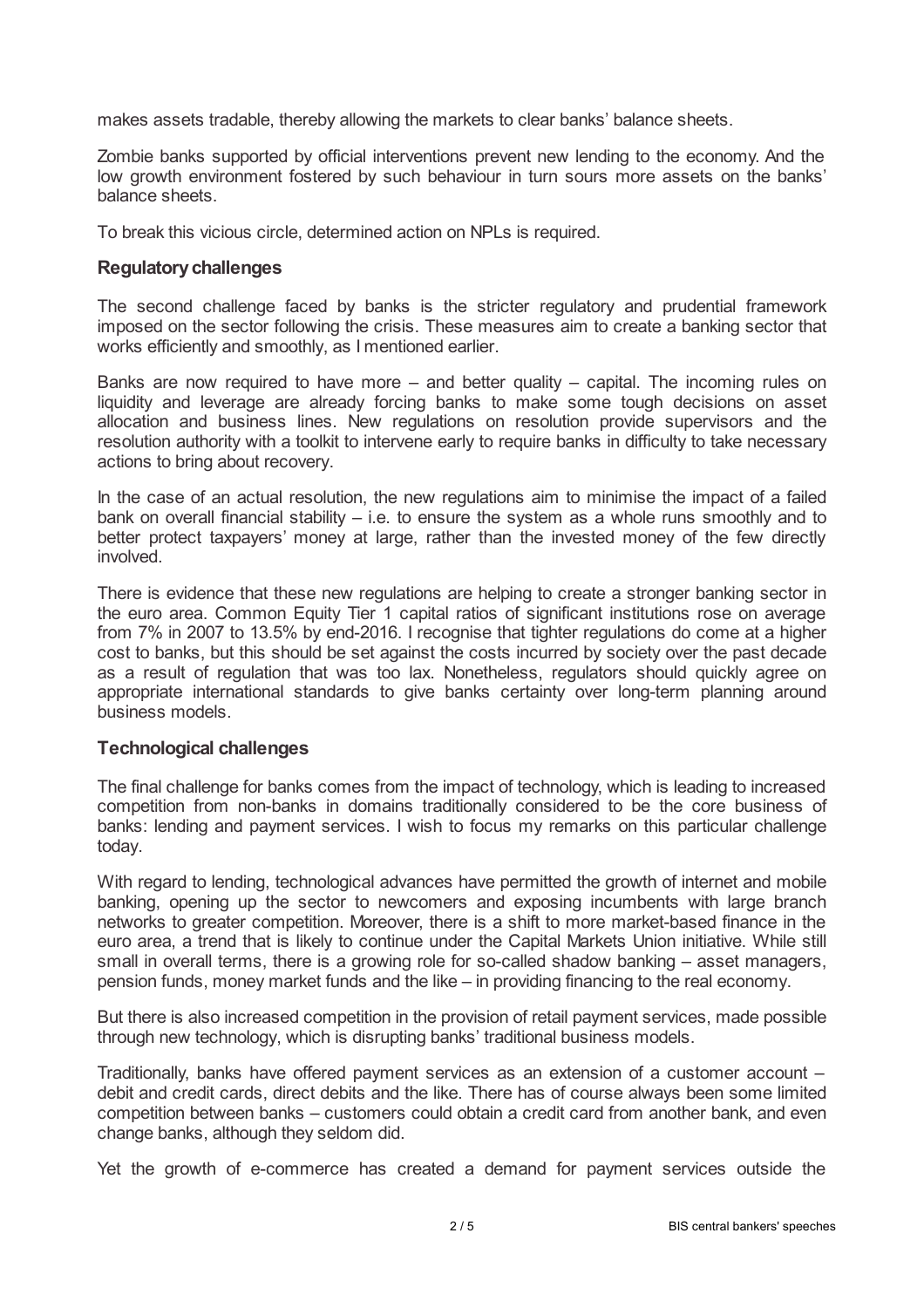traditional channels. The banking sector overall was slow to respond to consumer demand, permitting companies such as PayPal to enter the market. Initially, they used the existing infrastructure and instruments, such as credit cards.

More recently, a new type of provider which directly uses the online banking services of the respective bank has emerged. Such services operated in the past in a legal and regulatory grey area, and often in contravention of the terms of service of banks' online platforms.

Regulation has started to catch up with the new technology. The Second Payment Services Directive (PSD2) has codified these services, requiring companies to be authorised as a payment service providers, to identify themselves to the bank and to communicate with the bank using a common and secure method. The Directive mandated the European Banking Authority to develop technical legal requirements, which are now being finalised.

The main aim of the legislation is to provide a Europe-wide common framework for payments, and a standardised interface for such payments. Without that standardisation, there was a risk that new providers would face different sets of connection protocols and data requirements from each of the 4,000 retail payment banks.

By providing a standardised system that operates across the EU, PSD2 offers the basis for a new generation of financial services. For example, it will become easier for consumers to track all their accounts at different institutions using a single app and to analyse expenditure by type, and it will further open up mobile and internet payments. The benefits of this digitally integrated market for consumers should be welcomed.

The Eurosystem has been involved throughout this process in several roles: as an operator to provide the right services for settlement and payments; as a catalyst to facilitate standardisation, reachability and interoperability, and as overseer and regulator to ensure a smooth functioning of payment systems and to ensure a level playing field.

Our aim, as with the provision of banking services generally, is to have a payment system that functions smoothly and efficiently, while still providing the necessary legal safeguards for data and privacy. We are striving for a regulatory framework that is consistent and neutral – neither stifling new competitors, nor protecting the incumbents.

Much work remains to be done by both banks and the providers of these payment services to ensure we have a robust framework. Despite the disruptive nature of this technology, banks have plenty of opportunities to take a leading role. Consumers clearly value the service provided by the new entrants. Rather than seeking to obstruct the new payment systems (an ultimately fruitless endeavour), banks should seize the chance to provide an extra service that their customers value. For all that technology has changed the methods of delivery, one of the constants in securing long-term viability for a service provider is keeping its customers happy.

### **Technologyand central banking**

<span id="page-2-0"></span>Of course, commercial banks are not the only ones facing challenges from technology and consequent changes in the economic environment. Technology also affects how central banks carry out their operations. As I said in a recent speech,  $\frac{2}{5}$  $\frac{2}{5}$  $\frac{2}{5}$  technological progress can affect the dynamics and measurement of inflation, which can in turn influence the monetary policy settings that are needed to fulfil our price stability mandate. The unconventional monetary policy measures we have put in place over the past decade reflected the particular circumstances at the time, when our traditional tool of influencing short-term interest rates was insufficient by itself to achieve price stability.

In other areas, too, central banks are analysing the potential impact of technology. The advent of Distributed Ledger Technology (DLT) has the potential to change how central banks issue base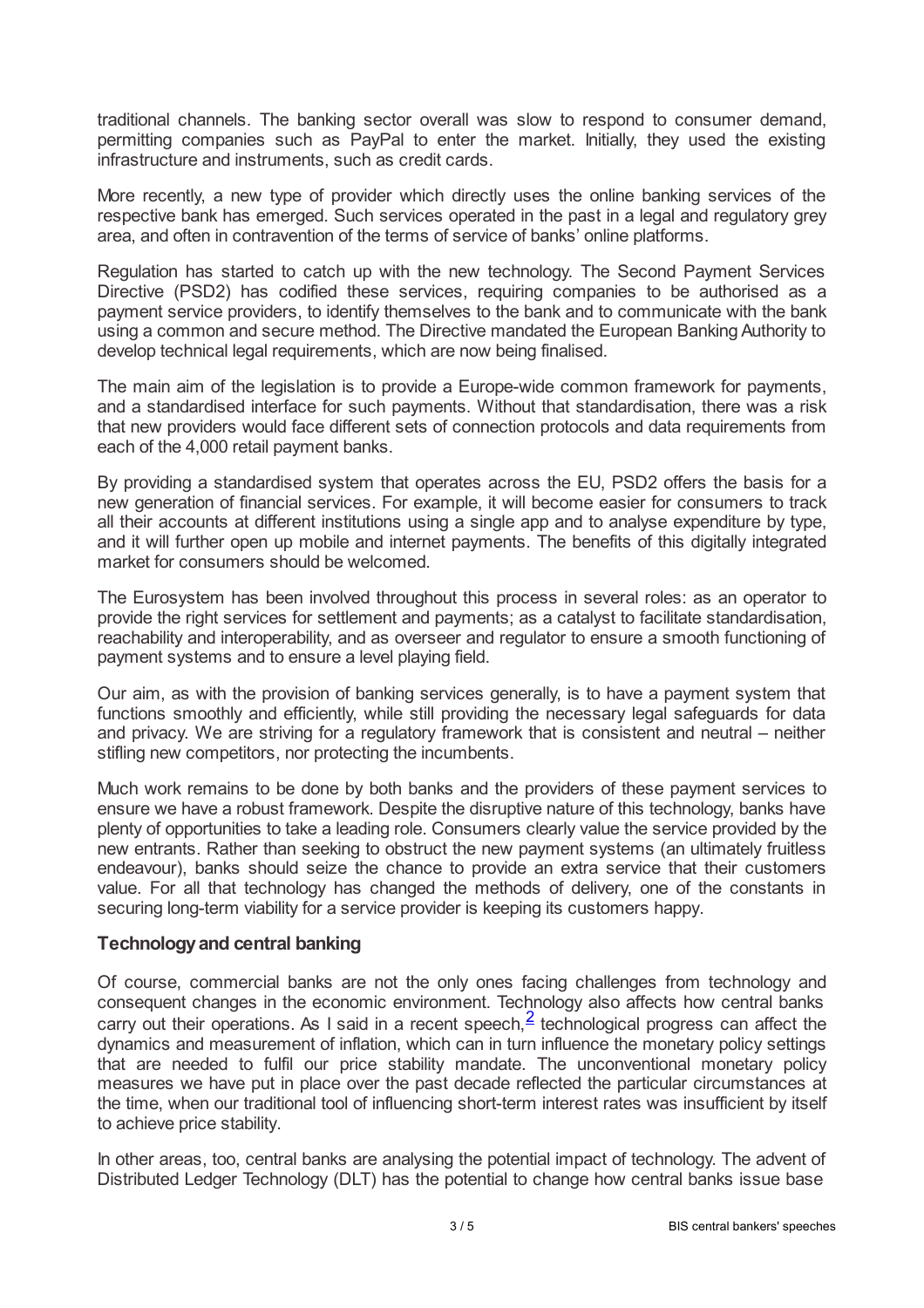<span id="page-3-2"></span>money $^3$  $^3$  and operate payment systems. We are currently carrying out research to improve our understanding of this technology. It remains to be seen whether DLT can genuinely provide more efficient central banking services, while still operating smoothly and offering the necessary legal safeguards. Only through detailed research and testing can we determine if, and how, we should use DLT. This is different from the steady upgrading of our platforms to meet the demand for real-time services, as in the case of instant payments for instant purchases.

But despite the changes in the institutional and economic environment, one of the constants in the field of central banking is that of central bank independence What is of essence in this concept is the freedom from the political instruction of the government or its influence. But while the institutional and economic environment is in flux, one concept in the field of central banking is an enduring one: independence. The idea is to shield monetary policy from political interference and electoral considerations. Therefore, it is clear that any reforms implemented via national legislation that specifically target the central bank, as we have seen in some recent legislative initiatives in Slovenia, must not undermine its independence either directly or indirectly by exposing the institution to political pressure.

The most recent ECB opinion approved by the Governing Council concerning the Slovenian Act on judicial relief together with the draft law amending the Banka Slovenije Act (relating to the audit of its operations) underlines the risk of inducing this undesired effect. First, the combination of the two acts creates uncertainty with regard to the standard against which Banka Slovenije's past practices are to be audited by the Court of Audit. Let me just point out that the Slovenian Act on judicial relief was triggered by the need to remedy the unconstitutionality of certain provisions of the Slovenian Banking Act which authorised Banka Slovenije to adopt measures to write-down or convert qualified liabilities during the reorganisation of banks. Second, the Slovenian Act on judicial relief alone puts the central bank in a precarious position. Banka Slovenije is essentially obliged to file a claim against the State even though the central bank has nothing to claim but rather has to defend itself, and what is more, to defend the diligence it has exercised against an implicit presumption of wrongdoing and an ambiguous standard of assessment.

## **Conclusion**

### Let me conclude.

A well-functioning financial system is of vital importance for long-term, sustainable economic growth. The crisis laid bare elements of the financial system that were not functioning in the smooth and efficient manner required.

The new regulatory regime put in place since the crisis provides the right framework for the banking system to function better in the future. But work remains to clear up the legacy of the crisis, particularly in terms of the overhang of NPLs. Regulation alone is insufficient, and further effort is required of banks, in terms of both consolidation and refining business models, to return the sector to sustainable rates of profitability. But efforts are also required at national level to make national institutions function in line with European legislation.

Payment services is a further area where regulatory advances are of themselves insufficient to provide a working system that operates in a smooth and efficient way, that is still safe and respects European privacy provisions. Banks now have a great opportunity to embrace the new technology and serve their customers in a new fashion. Agreeing and implementing technical standards in a timely fashion will help foster the right conditions for a payment system that benefits everyone.

<span id="page-3-0"></span>European Central Bank (2017), *2017 Report on Financial [Structures](www.ecb.europa.eu/pub/pdf/other/reportonfinancialstructures201710.en.pdf)*. [1](#page-0-0)

<span id="page-3-1"></span><sup>&</sup>lt;sup>2</sup> Mersch, Y. (2017), "Central banking in times of [technological](www.ecb.europa.eu/press/key/date/2017/html/ecb.sp170724.en.html) progress", speech at the Bank Negara Malaysia